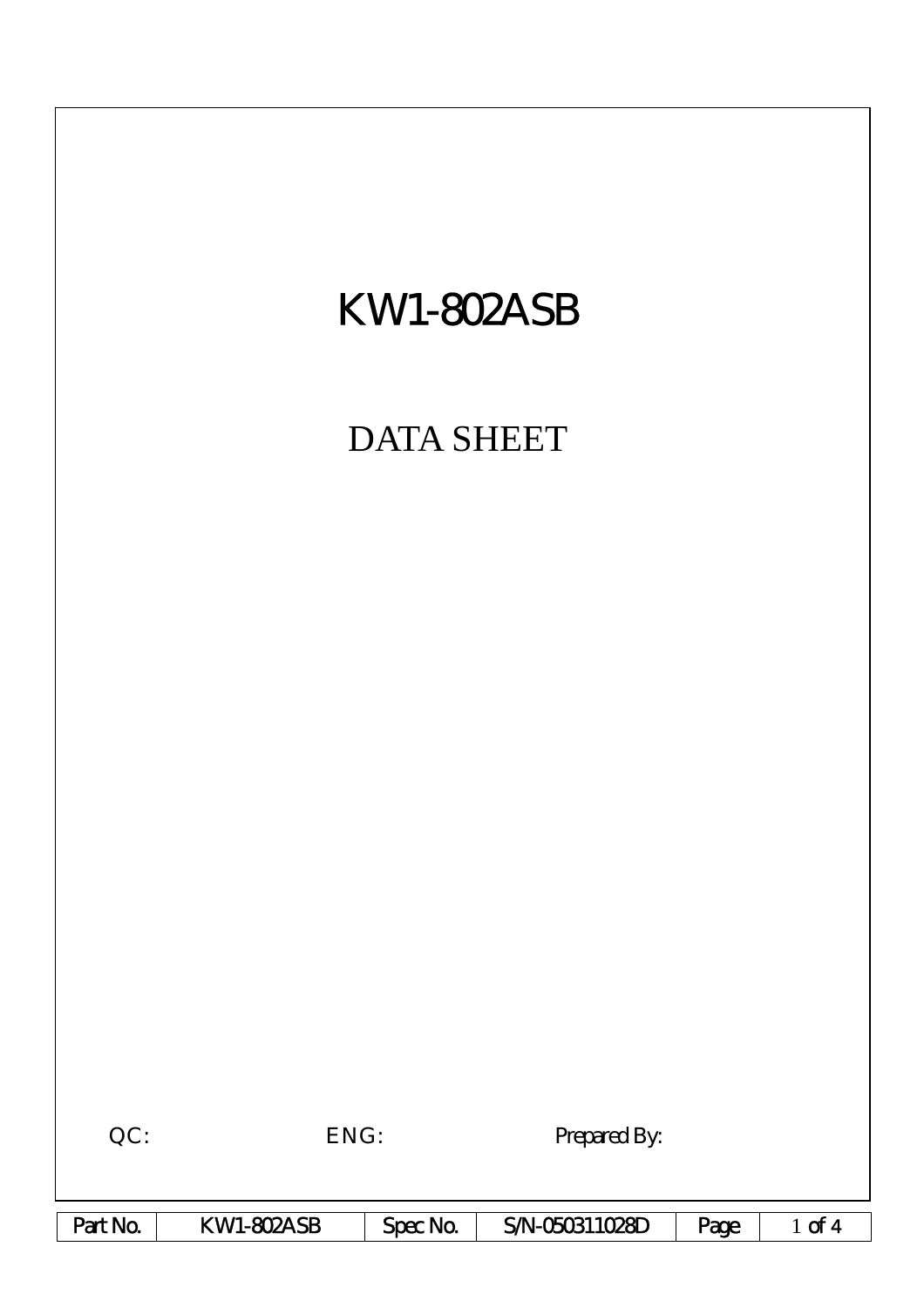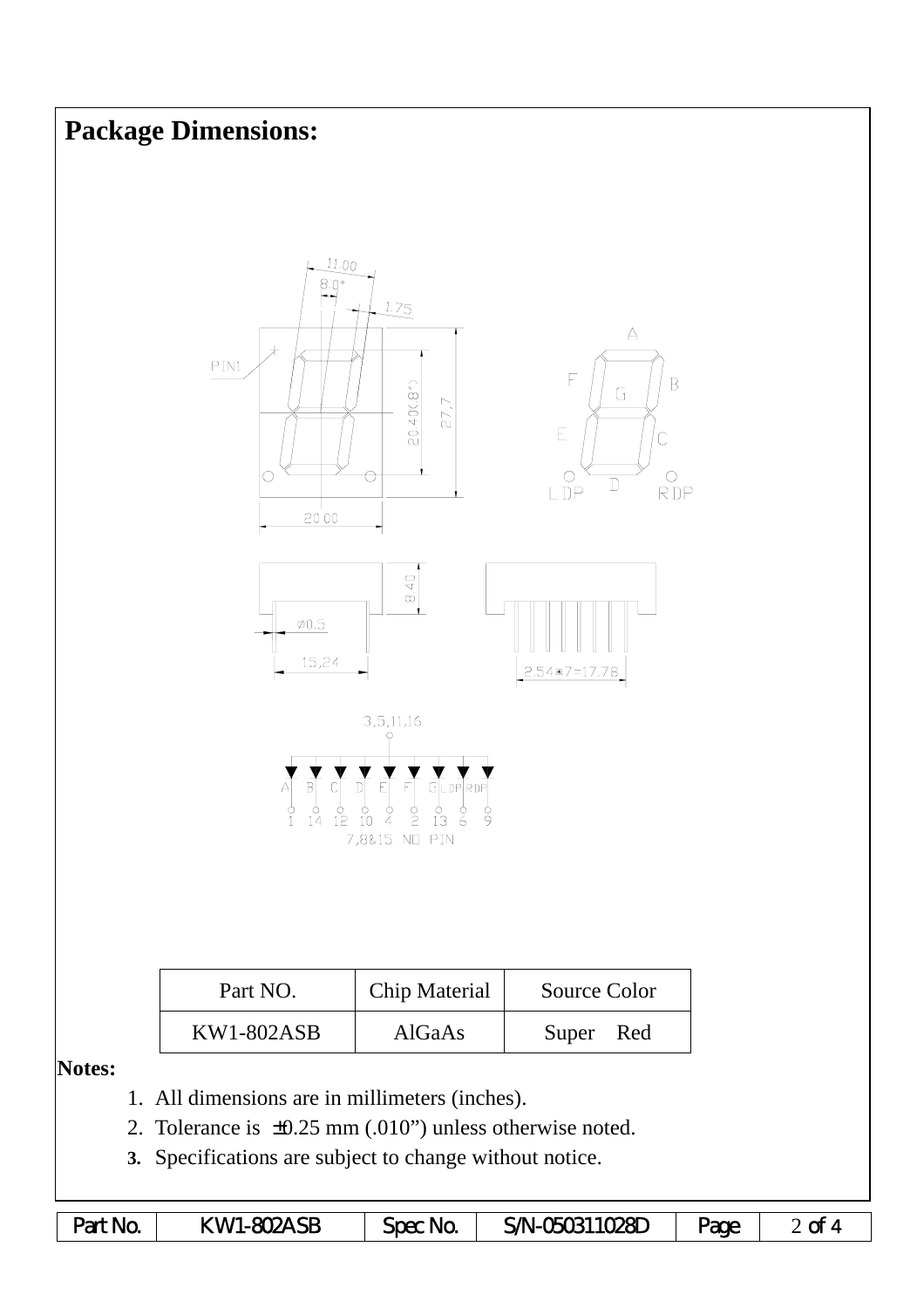| <b>Absolute Maximum Ratings at Ta=25</b>                            |            |               |  |  |  |
|---------------------------------------------------------------------|------------|---------------|--|--|--|
| Parameter                                                           | MAX.       | Unit          |  |  |  |
| Power Dissipation                                                   | 100        | mW            |  |  |  |
| Peak Forward Current<br>(1/10 Duty Cycle, 0 1ms Pulse Width)        | 100        | mA            |  |  |  |
| Continuous Forward Current                                          | 40         | mA            |  |  |  |
| Derating Linear From 50                                             | $\Omega$ 4 | mA/           |  |  |  |
| Reverse Voltage                                                     | 5          | $\mathbf{V}$  |  |  |  |
| <b>Operating Temperature Range</b>                                  | $-40$      | $to +80$      |  |  |  |
| Storage Temperature Range                                           | $-40$      | $to +80$      |  |  |  |
| Lead Soldering Temperature<br>$[1.6mm.03$ <sup>"</sup> ) From Body] | 260        | for 5 Seconds |  |  |  |

## **Electrical Optical Characteristics at Ta=25**℃

| Parameter                | Symbol      | Min    | Typ  | Max. | Unit    | <b>Test Condition</b> |
|--------------------------|-------------|--------|------|------|---------|-----------------------|
| Luninous Intensity       | $I_{v}$     | $\tau$ | 15   | 32   | mod     | $I = 20$ mA (Note 1)  |
| Peak Emission Wavelength | p           | 655    | 600  | 665  | m       | $I = 20mA$            |
| Spectral Line Half-Width |             | 19     | 24   | 29   | m       | $I = 20mA$            |
| <b>Forward Voltage</b>   | $V_{\rm f}$ | 1.6    | 1.85 | 24   | V       | $I = 20mA$            |
| Reverse Current          | $I_{R}$     |        | ---  | 100  | $\mu$ A | $V_R = 5V$            |

## Notes:

1. Luminous intensity is measured with a light sensor and filter combination that approximates the CIE eye-response curve.